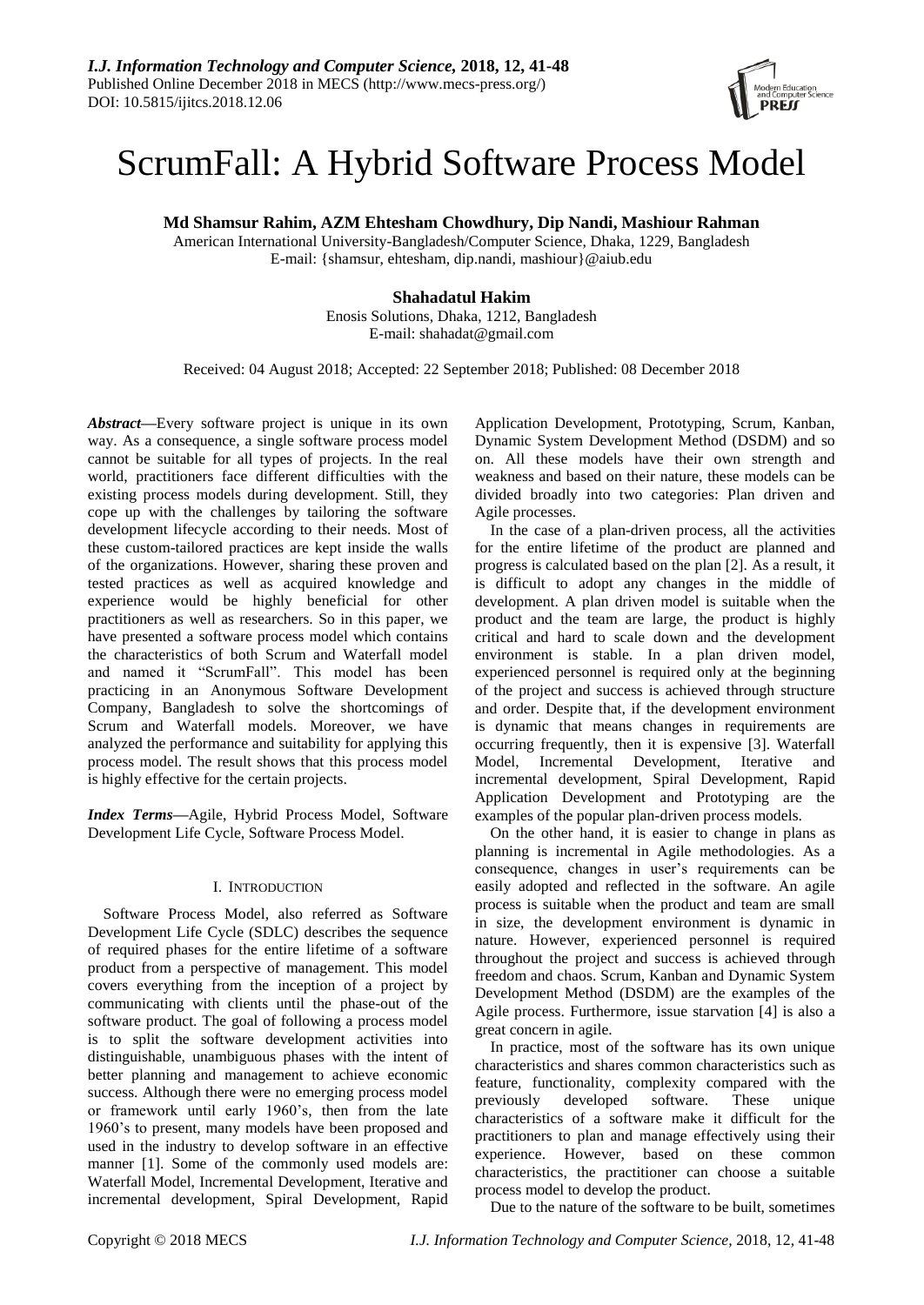it is difficult to choose one between agile and plan-driven process. For instance, the environment for developing a software can be dynamic at the beginning but after passing few phases it can be stable. In this scenario, it is difficult to choose the right process model for developing the software. Although Pressman [3] stated that, in practice, the process models include both agile and plandriven elements however very few process models have described how to do it.

In this paper, we have presented a hybrid software process model which we have named as "ScrumFall". This process model includes the elements of plan-driven and agile processes which facilitate to cope up with the dynamic as well as stable nature at the different phases of SDLC. The main contributions of this paper are:

- Presentation of a practical hybrid software process model combining elements of plan-driven and agile processes.
- Possible characteristics of a software project that is suitable to apply this model.
- Verification of the effectiveness of this model using real-world data.

The rest of this paper is organized into following four sections: the strength and weakness of the previously proposed models in section II, description of the proposed model and characteristics of the software suitable for the model in section III, discussion on the effectiveness of the model from analyzing real-world data in section IV and conclusion is discussed in section V.

## II. RELATED WORKS

The software process models facilitate an abstract representation that carries out proper description of the process from a particular perspective. Several software process models are proposed in the past decade. In this section, we provide the insights and advantages and disadvantages regarding efficient process management. Here we have mainly included the process models that are commonly used in software industries [5], according to a recent survey [6].

#### *A. Plan-Driven Development*

Plan-driven development [2] is a more formal specific approach for developing systems. This model tries to plan and anticipate user's requirements that might be wanted in the end product. In plan-driven development, specific phases are followed in a sequential manner. Some of the most widely used plan-driven development models are briefly discussed below:

## *a) Waterfall*

The waterfall model is considered as the classic Software Development Life Cycle (SDLC) model. It is the first process model that follows sequential stages of software development [7]. It is also the first plan driven model that emphasize on early planning, requirement analysis, the design of the process. It also offers the

quality control and stability of software as there is less scope of adaption to new requirements after the deployment. So, ensuring flaws free design and requirement analysis are the major concern in this model. It reduces the overhead of planning and process output is consistent with the requirements. This model works fine on big and weak teams. However, the model lacks flexibility as the adaption to requirement change may cost time and more money. For small teams and projects, the overhead of administration increases using this process model. The elapsed time increases in case of testing failures. Deployment time is stretched long as no scope for deployment of feature versions.

## *b) Incremental Development*

As the waterfall model lacks flexibility, so several new process development models have been established. One of these models is incremental development model [8]. Unlike waterfall, it allows to break down the software delivery into increments. The user gives the priority of the requirements. Then highest prioritized requirements are included in earlier increments. Each increment provides the functionality through which customer value can be delivered. The risk of project failure gets reduced as starting increments are a prototype for later increments. Yet this model lacks flexibility regarding activity switching.

#### *c) Iterative development*

Iterative model [9] is another flexible software development model. Like the incremental model, iterative model divides a product into smaller products. This model aids earlier demonstration of the project and obtains responses from system users. At each step, when the mini products are released, another mini product can be going into production. The iterative model facilitates effective risk analysis and management as high prioritized products are done earlier. However, this model does not suitable for smaller projects. Continuing work by following this model, the management of the project can be going to be complex as more resources and attention are required. Furthermore, as all requirements are not analyzed at the beginning of the entire life cycle, so architecture or design issues may arise.

#### *d) Spiral Development Model*

The spiral model is more likely to incremental model [10]. Spiral model has four phases: Planning, Risk Analysis, Engineering & Evaluation. This model is more concerned about risk analysis. Previously, spiral model vastly adopted by software industries. This model accommodates the changes in requirements as early involvement of the user in the system development is ensured. This model aids viewing of the system very early. The spiral model is suitable when risk and cost evaluation is important, and requirements are complex. Like iterative, the management is complex as well as the process itself to maintain and the spiral can go indefinitely period of time. This model is not significant to use for small projects and project success highly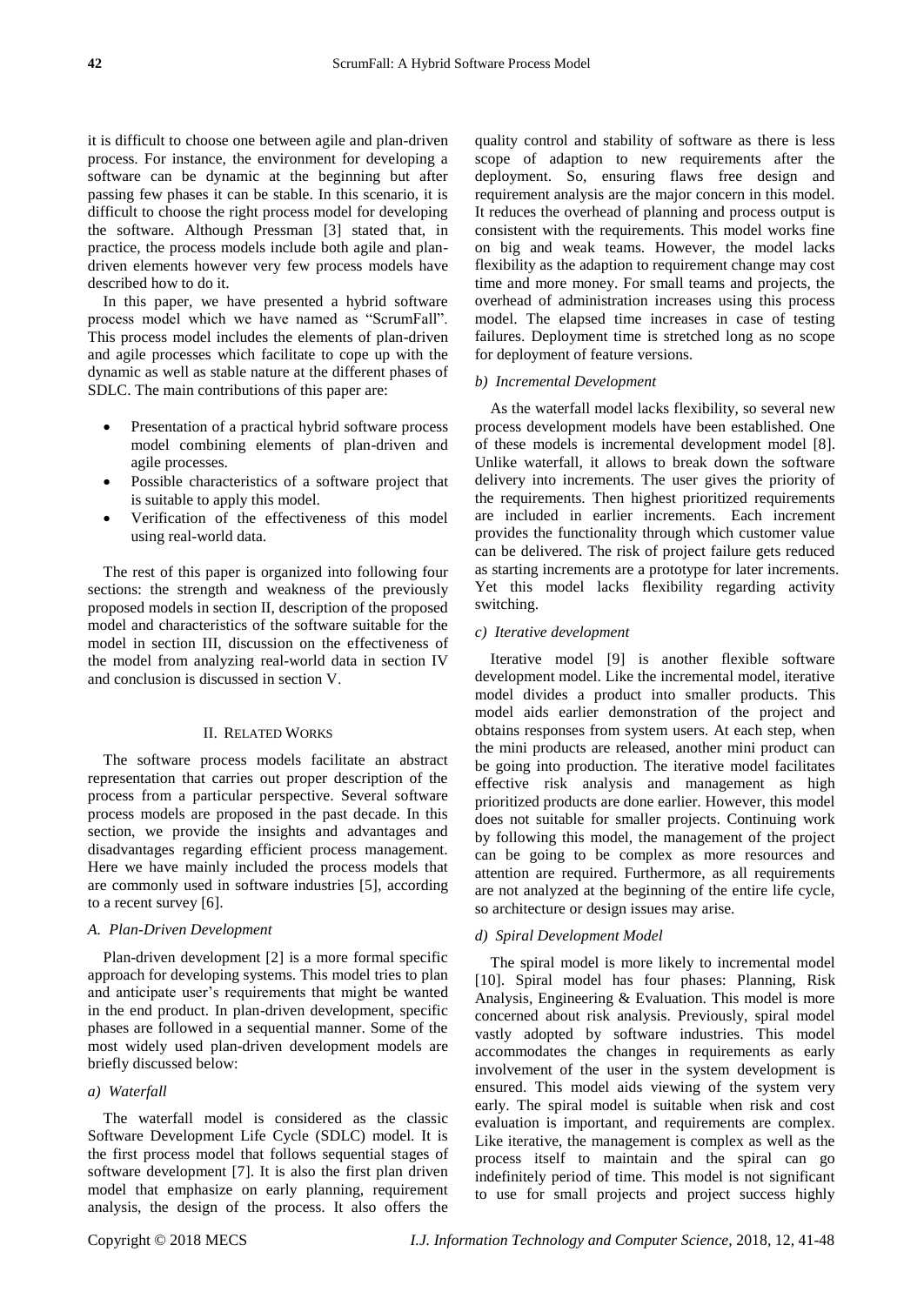dependent on risk analysis. So, it is costly to some extent.

#### *e) Prototype Model*

The prototype model [11] is one of the traditional software process models. This model is followed when requirements are not clear entirely which serves as a mechanism for identifying software requirements. It increases user involvement at the earlier phases of a project even before implementation. Through prototyping, the functionalities of a software are modeled that may not contain the exact logic of the of the original software which results in better understanding and quick feedback from the customers. Despite the significant advantages, the prototype model suffers from disadvantages like insufficient requirement analysis, confusion among the customers between prototypes and the actual system.



Fig.1. ScrumFall Model.

|                       | <b>Software Process Model</b>                                                                                                                           | <b>Advantages</b>                                                                                                                                                                                                                                                                                          | <b>Disadvantages</b>                                                                                                                                                                                                                                                                               |  |
|-----------------------|---------------------------------------------------------------------------------------------------------------------------------------------------------|------------------------------------------------------------------------------------------------------------------------------------------------------------------------------------------------------------------------------------------------------------------------------------------------------------|----------------------------------------------------------------------------------------------------------------------------------------------------------------------------------------------------------------------------------------------------------------------------------------------------|--|
| Plan<br><b>Driven</b> | Waterfall<br>Incremental Development<br>Iterative development<br>Spiral Development<br>Prototype Model<br>$\bullet$<br>Rapid Application<br>Development | Suitable for large systems and<br>teams.<br>Handles highly critical systems<br>effectively.<br>Appropriate for stable development<br>environment.<br>Require experienced personnel at<br>the beginning.<br>Success achieved through structure<br>and order.                                                | Longer length in each iteration or<br>٠<br>increment<br>Cannot accommodate changes any<br>٠<br>time.<br>Lack of user involvement<br>throughout the life cycle of the<br>product.<br>Costly for the dynamic<br>٠<br>development environment.<br>Assume that, future changes will<br>٠<br>not occur. |  |
| Agile                 | Scrum model<br><b>Extreme Programming</b><br>(XP)<br>Dynamic System<br>Development Method<br>Kanban<br><b>Feature Driven</b><br>Development             | Suitable for small to medium<br>$\bullet$<br>systems and teams.<br>Can accommodate changes at any<br>٠<br>time.<br>Effective for the dynamic<br>٠<br>development environment.<br>Required expert agile personnel<br>٠<br>throughout the life cycle.<br>Success achieved through freedom<br>٠<br>and chaos. | Not suitable for large systems<br>(except FDD).<br>Shorter length in each iteration.<br>٠<br>Can accommodate changes at any<br>٠<br>time.<br>Costly for the stable development<br>environment.<br>Assume that, frequent future<br>٠<br>changes will occur.                                         |  |

|  |  |  |  |  |  | Table 1. Comparison of the advantages and disadvantages of the plan-driven and agile processes |
|--|--|--|--|--|--|------------------------------------------------------------------------------------------------|
|--|--|--|--|--|--|------------------------------------------------------------------------------------------------|

#### *f) Rapid Application Development*

Rapid Application Development (RAD) model follows the iterative development and prototyping model [12]. Functional modules are developed concurrently as prototypes and later on, these modules are integrated to complete the software. This model accommodates the change in requirements, progress can be tracked and reduces development time with fewer people as well as increases reusability of prototypes. Still, this model is dependent on highly skilled personnel to identify and analyze the business requirements and development of software. It also demands client engagement throughout the different phases of the model.

## *B. Agile Models*

Agile model is a subset of iterative and evolutionary methods where the key difference lies in the length of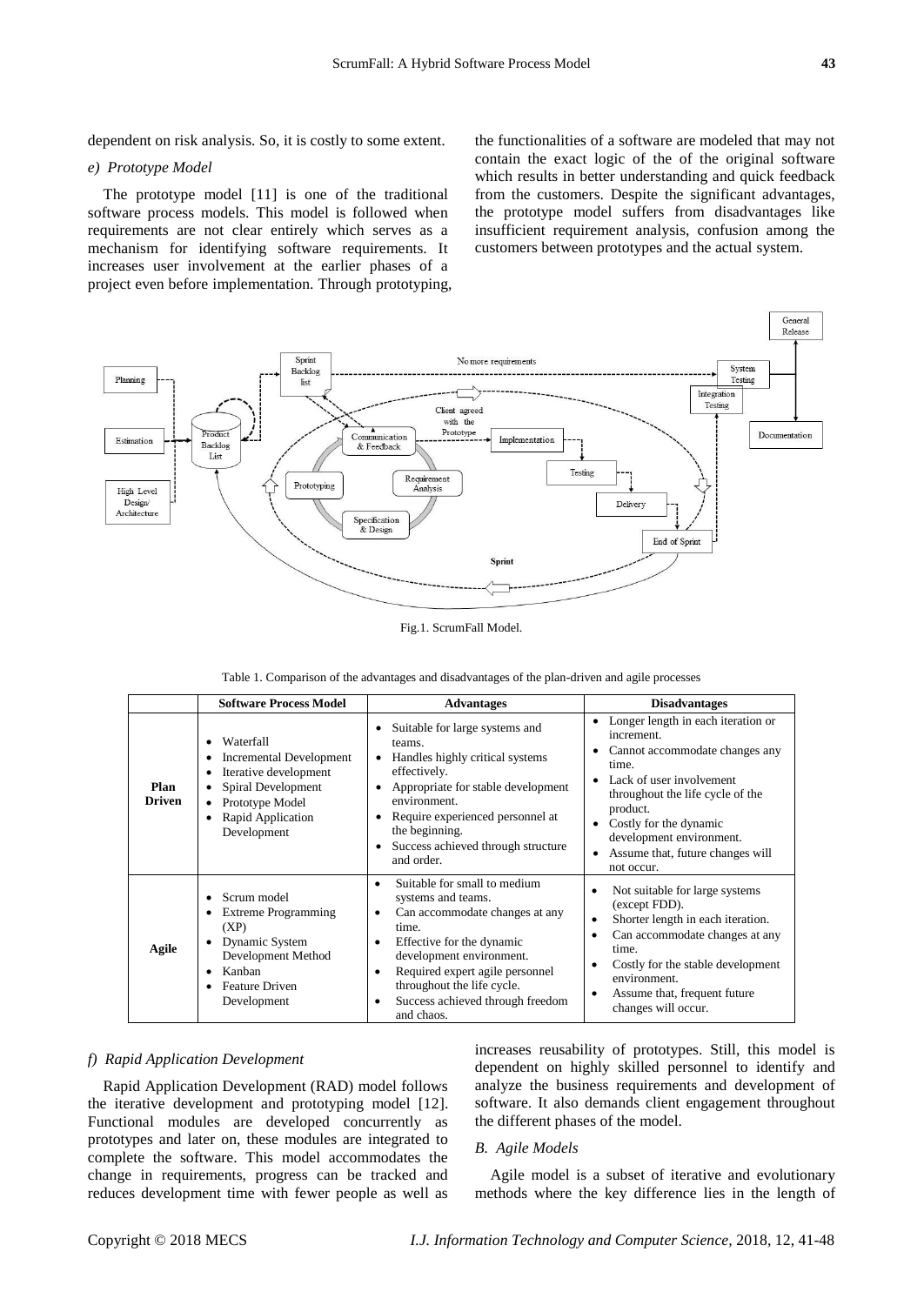each iteration [13]. In agile methods, the length of each iteration varies from one to four weeks. This results in small incremental releases based on previously built functionalities. Agile methods are considered as lightweight and people-oriented process model rather than plan based. Agile proponents believe that traditional software development models are so heavyweight and rigid that more customer involvement is required. The agile model has several variants that are briefly discussed below:

## *a) Scrum model*

It is a popular variation of the agile methodology where the software development processes are partitioned into three distinct phases: Pre-game phase, Game/ Development phase and Post-game phase [14]. The pregame phase is comprised of two sub-phases: Planning and High-Level Design/Architecture. The Game phase also referred as development phase is considered as a "Black Box" where uncertainty is expected, and the software is developed in several sprints. Sprints cycle iteratively to develop or enhance functionalities to produce new increments. Generally, each sprint is lengthened from one week to four weeks which includes the traditional software development phases: Requirements, Analysis, Design, Evolution, and Delivery.

## *b) Extreme Programming (XP)*

The extreme programming model is originated from the disadvantages of the traditional process model [15]. This process model addresses the fundamental risks in software development and it is formed based on common sense principles and understandable practices. XP has five phases: Exploration, Planning, Iterations to Release, Productionizing, Maintenance, and Death [16]. XP model requires the centralized development practice and are only suitable for the XP-able projects.

#### *c) Dynamic Systems Development Method*

DSDM has been developed from the experience gained by a large consortium of vendor and user organizations [17]. The main focus of DSDM is to deliver immediate business needs on time. It focuses on frequent product delivery. It also facilitates the reversibility of changes at any time. DSDM has the potential risks of lack of user involvement or too much user involvement, excessive time on decision making, development of irreversible implements. The system may fail as testing is not integrated throughout the life cycle.

## *d) Feature Driven Development*

FDD is an agile software development process which uses short iteration model [17]. In FDD, the feature is an important aspect. This model was created to scale down the larger projects and teams easily by combining key advantages of other well-known agile approaches and industry recognized best practices. FDD is a featurecentric model where a feature is a small function expressed in client-valued terms. Each feature needs to be small enough so that it will take no more than two weeks

to complete. The development process of FDD is divided into five processes: Develop an overall model, build a features list, plan by feature, design by feature and build by feature. This model is mainly suitable for large systems and pays less attention to the initial design.

## *e) Water-Scrum-Fall Model*

Water-Scrum-Fall model is a hybrid Agile method [19] where the software development activities are divided into three distinct phases: Water, Scrum, and Fall. Water represents the upfront activities such as defining requirements and planning. Scrum is the middle phase of the process where the software is actually built. On the other hand, Fall controls the release of software release frequency by forming gates. Although the Water-Scrum-Fall model suggests limiting the time spent on upfront activities, however, there is no direction regarding how to deal with the mixed nature of environment during development.

The comparative study of the advantages and disadvantages of both plan-driven and agile processes are summarized in Table 1 based on our findings and findings of [1, 20].

From the discussion in Table 1, we identify that among the existing models some are suitable for the stable environment and some are for dynamic. The length of each iteration is lengthier in some models and shorter in other models. However, in practical, for a specific product, the development environment can be dynamic in the initial phases of development life cycle of the product however the development environment can be stable in the later phases. To the best of our knowledge, no process model has been observed that can accommodate both the stable and dynamic environment. We have observed the research gap for a software process model that can incorporate both the stable and dynamic environment as well as the different size of systems and teams.

#### III. PROPOSED MODEL

The proposed ScrumFall model can be considered as a subset of Scrum and Waterfall model and combination of other industry best practices. However, this model emphasizes the agility in a large project and how to cope up with dynamic as well as a stable development environment. The presented model in this paper has the following group of phases: Pre-game Phase, Game/ development Phase and Post-game phase which are similar to the Scrum model. In addition, each of these phases can be divided into sub-phases and their steps. The description for each phase, sub-phases and their steps are discussed in this section. Furthermore, Fig. 1 demonstrates the different steps and activities of the proposed model.

#### *A. Pre-game Phase*

#### *a) Planning & Exploration*

After the initial communication and agreement with the client, the actual work of developing a software starts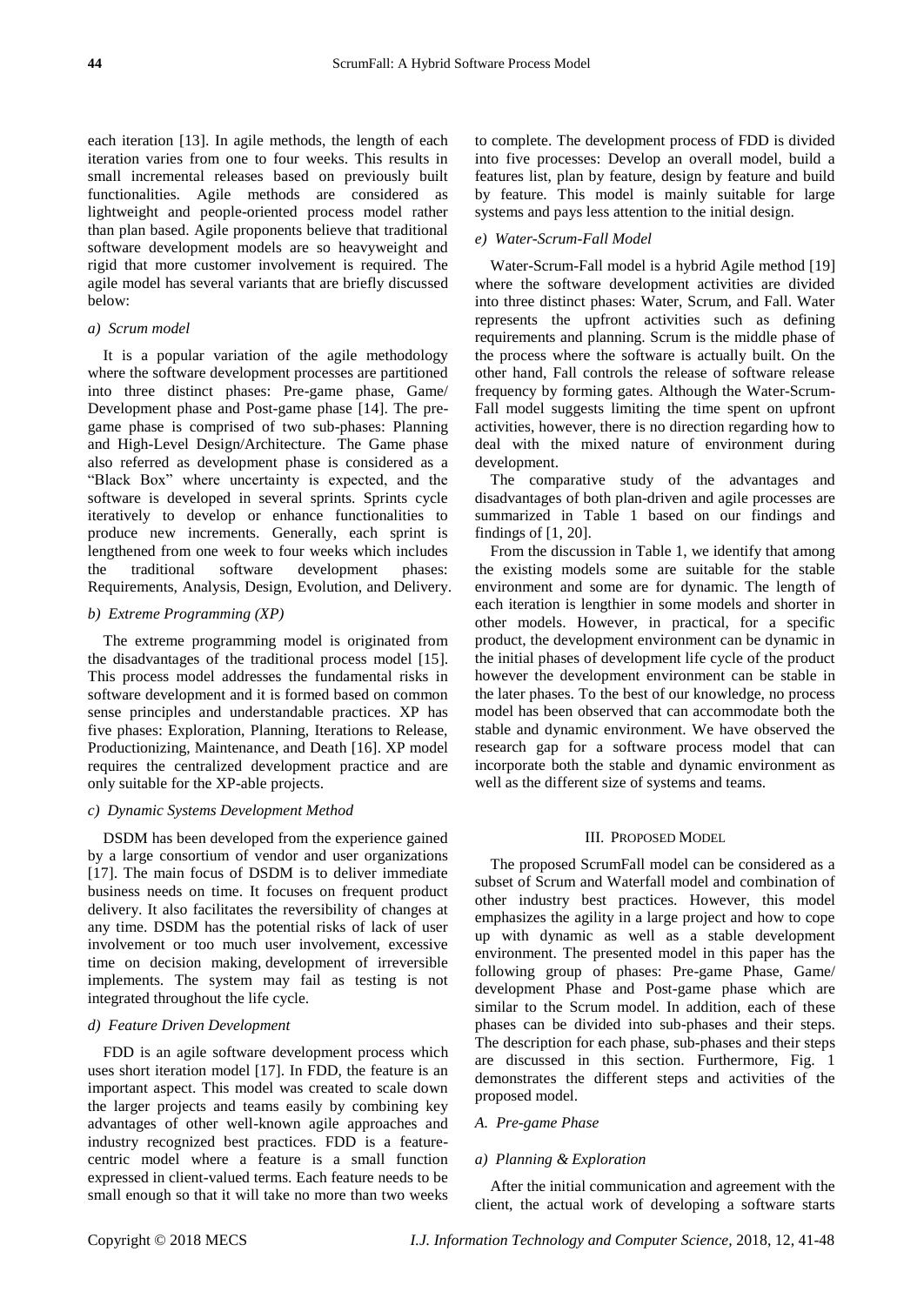with Planning. In this sub-phase, the definition of the new product is defined from currently known requirements along with the estimation and priority for each task. High level design or the architecture of the system is also developed in this phase. Moreover, the software quality attributes [21] and their scale or unit of measurement are identified and quantified. According to Pressman [7], quality attributes play a vital role in decision making of the architecture and design of the system. If the system being developed is new, then this phase consists broad analysis and sometimes training may be required for the personnel. On the other hand, if the system being developed is the existing one and it is being enhanced then this phase consists of limited analysis. The general steps in the Planning phase are as follows:

- Communication & Requirement gathering.
- Requirement Analysis & Specification.
- Identify tools, technologies and personnel required for the system.
- Device test strategies and test plan.
- Identify and quantify software quality attributes and their measuring scale or unit.
- Training on tools, technology or practices if required.
- Product backlog creation with requirements at hand.
- Cost and effort estimation for each task in the product backlog list.

#### *b) High Level Design/ Architecture*

At this sub-phase, the initial architecture of the system and high-level design for implementing the requirements from the product backlog list are constructed. Besides, identification of changes and refinement of architecture to implement new requirements, domain analysis, risk analysis are also included in this sub-phase.

## *B. Development Phase*

The main difference between the Scrum model and proposed model is the development phase. In this proposed model, development work is done in a mix of iterative and sequential manner. The development team along with the other stakeholders determine whether the development time, quality or functionalities of the product are met as the requirements and at the end of iterations the product is delivered. As like the Scrum model, this proposed model also consists following macro processes [14]:

- Review release plans in the team meeting.
- Conformant of the distribution, review and adjustment of the standards.
- Several Sprints until product delivery.

Sprint consists of development activities which are performed both in the iterative and sequential manner in the ScrumFall model. The earlier activities like communication and design, requirement analysis, specification & design and prototyping are performed in an iterative manner in the Sprint and this iteration continues until the customer/client comes to an agreement with the developer. When the customer/client agrees with the developer, the rest of development activities like implementation, testing, delivery of the new increment is performed in a sequential manner like Waterfall model. The general steps in Sprint are as follows:

- Sprint Planning Meeting to set Sprint backlog list.
- Daily scrum meeting to track progress and resolve problems on daily basis.
- Peer-review to reduce risk and uncertainty.
- Update effort and cost based on new changes.
- Add/remove enhancement/fix to increase productivity and decrease the possibility of delay in delivery.
- Integration of new increment at the end of Sprint.
- Sprint review meeting at the end of each Sprint to discuss the results and find out the scope of improvement.

In the Scrum model, the length of each Sprint is one to four weeks. On the other hand, in the ScrumFall model, the length of each Sprint is flexible depending on the nature of the project, ideally it can be between 3 to 6 months.

#### *C. Post-game Phase*

The post-game phase at the end of each Sprint or when there are no more requirements to be implemented for the next release. In this phase, after each Sprint, integration testing is performed, and the product is prepared for general distribution. After performing system testing and updating/ modifying documentation the product is ready for general release.

#### IV. RESULT AND DISCUSSION

Although the presented model in this paper has similarities with Scrum model however it can be distinguishable easily for the clear and comprehensive combination of the elements from plan-driven and agile processes. The major difference between the proposed model and existing Scrum model is the nature of the Sprint. In the Scrum model, development activities are performed iteratively, and the length of each iteration is one to four weeks [14] where changes are always welcome. However, in the practical world, it is not possible to accommodate continuous changes in requirements in the later activities of a Sprint. Besides, the iteration length for each Sprint is too small to support large, complicated requirements. Keeping in mind these limitations of the Scrum model, the ScrumFall model has adapted hybrid approach in Sprint and provides flexibility in the length of each Sprint to support large and complex requirements.

The proposed process model is currently using the Anonymous Company, an offshore based software firm in Bangladesh. The team develops a framework which is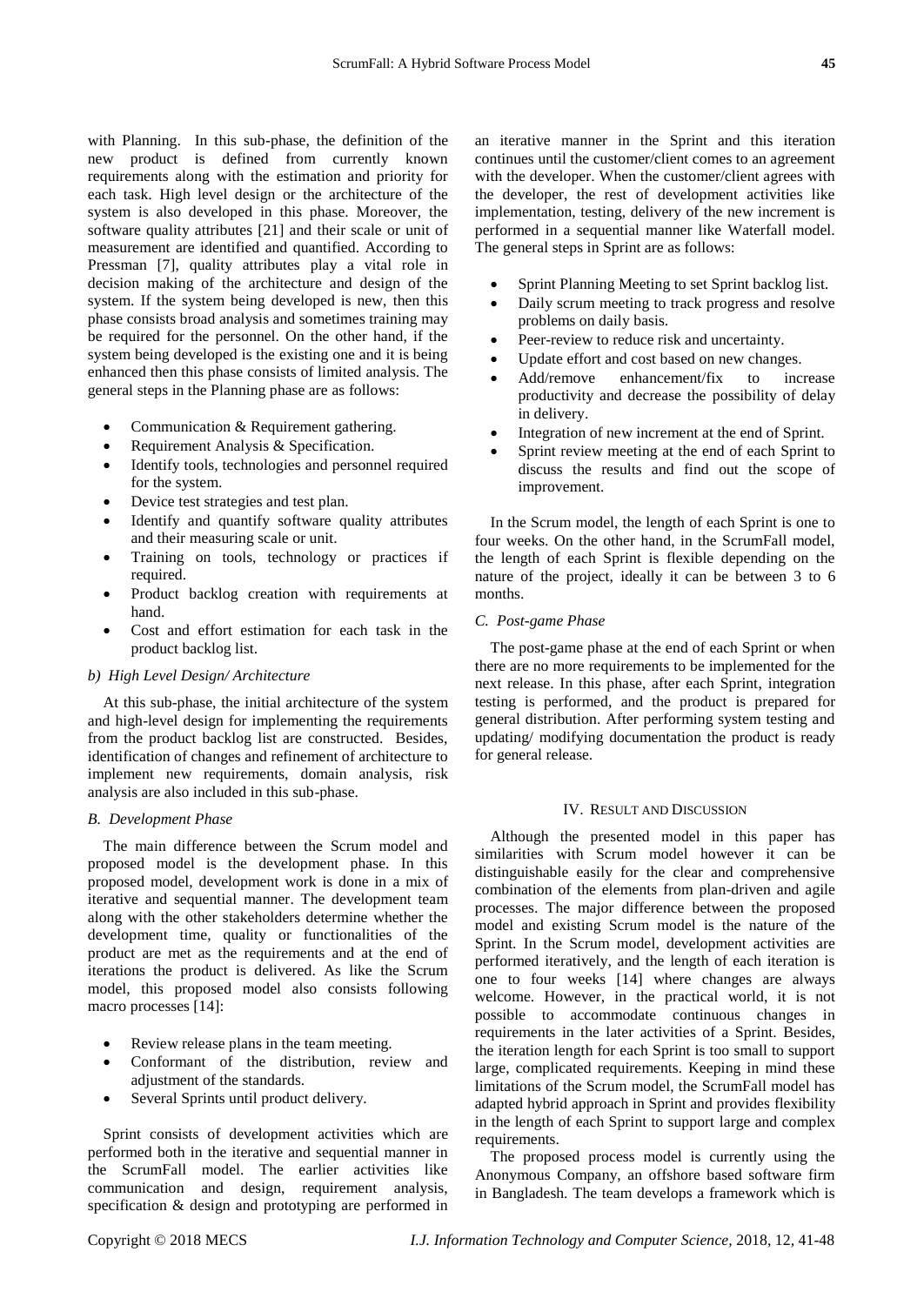used by another team to develop the complete software. Each feature is large and complicated enough to develop. Due to the dependency and nature of the features, short development time is not suitable for this team. Previously, the team at Anonymous Company was using Waterfall model as their SDLC. However, they face problems such as for accommodate changes in requirements, delay in features delivery and less number of features to be delivered within the given time. Due to the large size and complexity of the project, the distributed team around the world and requirement of long iteration length, no agile methods were suitable for them. So, they start following a hybrid process model and self-organizing team model [22]. As a result, facts that are observed by the development team in Anonymous Company after choosing ScrumFall model as their SDLC are captured through an interview (Appendix A):

- Improvement in delivery time by lessening delay in feature delivery.
- Increase in the number of features to be delivered.
- The increase in the number of fixing bugs.
- Accommodate changes in requirements without risking a delay in delivery.
- Moderate user involvement when it should be needed.

Fig. 2 represents that, during the delivery of version 5.0 and 5.5, the development team followed Waterfall model. As a consequence, they suffered from 4 weeks' delay in each delivery. On the other hand, when the development team started following ScrumFall model for the delivery of version 6.0, they were late for only two weeks. Moreover, in the subsequent releases (6.5, 7.0, 7.5), there was no delay. This indicates that, this model helps the development team to stay always on schedule.



Fig.2. Comparison of Delay before and after following ScrumFall model.

The chart from Figure 3 indicates the number of enhancements delivered in each release before and after following ScrumFall model. During the release of the version 5.0 and 5.5 when the Waterfall model was followed, the number of enhancements delivered were 7 and 11 respectively. Although at the beginning of

practicing ScrumFall model, the number of delivered enhancements was lowest (6), but it rocketed up to 23 for the later releases of the version 6.5 and 7.0. In the case of version 7.5, we can observe that the number of enhancements delivered is reduced to 17 whereas it was 23 for version 7.0. This actually happens due to the reduction of personnel in the project for version 7.5.



Fig.3. Comparison of Number of Enhancements delivered before and after following ScrumFall model.

From the practical experience of using ScrumFall model, we conclude that this model will be effective where the software project holds the following characteristics:

- The increment of each sprint such as Application Programming Interface (API), framework, library, Software Development Kit (SDK) is used by another team for development.
- Each feature is large and highly complicated.
- Geographically distributed large teams.
- The development environment is dynamic at earlier stages then gets stable in later stages.
- The team combines both experienced and inexperienced personnel.
- User involvement throughout the SDLC is not possible or necessary.

#### V .CONCLUSION

As the software technology is enriching every moment, the software models need to be improved to achieve a successful project with efficiency. Previous plan-driven models and agile models have their success on the specific types and scales of projects. For instance, Plan Driven models are suitable for large and stable systems, requires only experienced personnel at the beginning of the project and Agile is more suitable for small systems, requires expert agile personnel all over the project. From the practitioners' experience, ScrumFall holds the success over large, critical systems, geographically distributed large teams where the team is combined by both experienced and inexperienced personnel. In addition, ScrumFall has shown effectiveness in time, cost and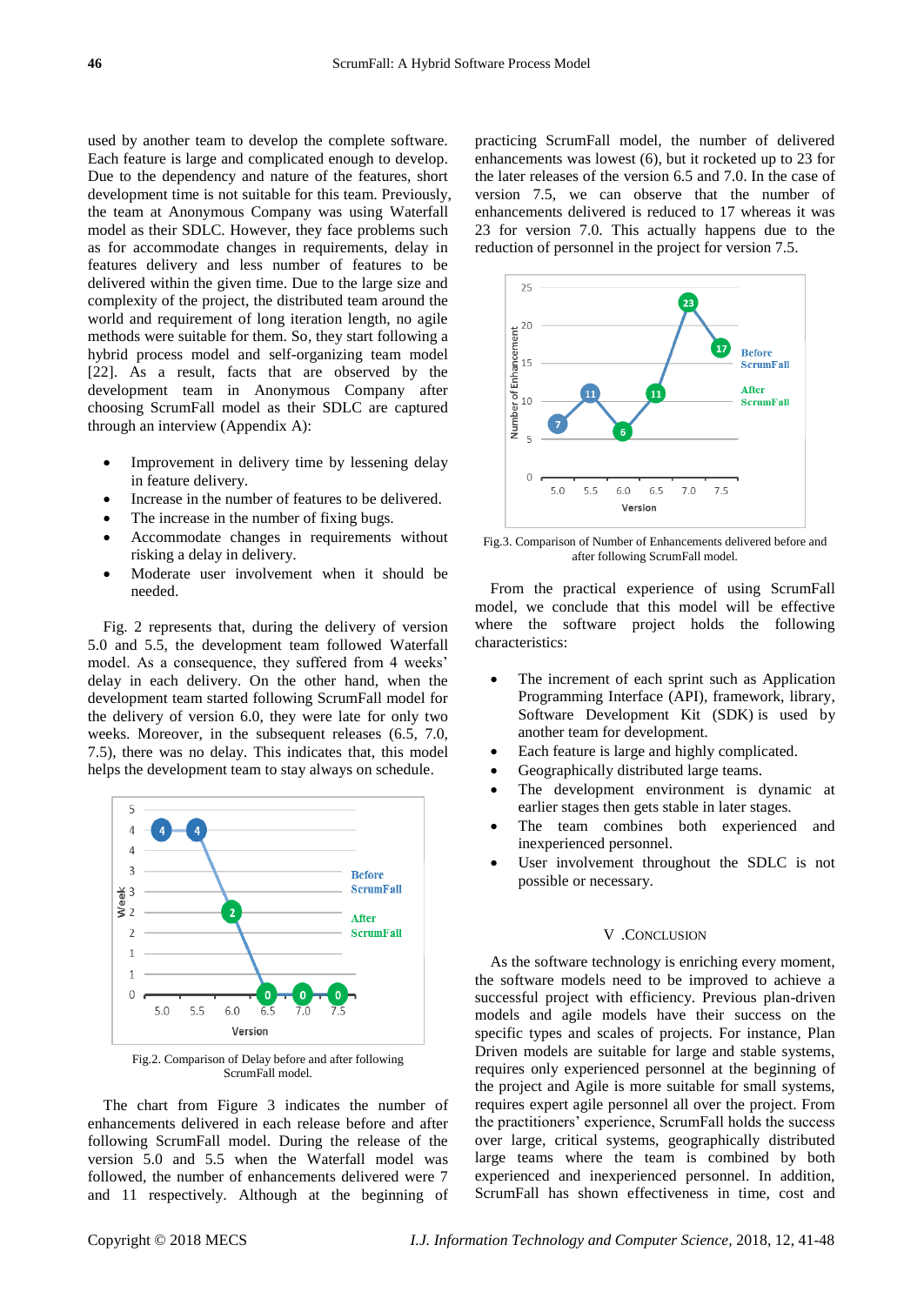economic factors. In future, we plan to deploy this model on a large scale at different organizations to verify the further effectiveness of the proposed model.

APPENDIX A QUESTIONNAIRES TO EVALUATE THE PERFORMANCE OF SDLC

*Characterization*

- 1.1 Let us know about your company (size of the organization, age, type of the organization, product or service type)
- 1.2 Let us know about your team (size of the team, distribution of the team, combination of personnel)
- 1.3 Let us know about the product (type, complexity, development environment, involvement of the user)

*Process issue*

- 1.4 What were the difficulties with the previous process model?<br>1.5 Why was the ScrumFall model chosen?
- 1.5 Why was the ScrumFall model chosen?<br>1.6 How is the performance of the SDLC m
- How is the performance of the SDLC measured?
- 1.7 How much is user involvement required?

*Impact Analysis*

- 1.8 How has the process model affected product delivery time?
- 1.9 Does the process model have any effect on features delivery?

1.10 Does the process model have any effect on bug fixing?

#### **REFERENCES**

- [1] G. Elliott, *Global Business Information Technology*. Pearson Education UK, 2004, p. 87.
- [2] K. Petersen and C. Wohlin, "The effect of moving from a plan-driven to an incremental software development approach with agile practices", *Empirical Software Engineering*, vol. 15, no. 6, pp. 654-693, 2010.
- [3] R. Pressman, *Software engineering: a practitioner's approach*. Palgrave Macmillan, 2005, pp. 39-40.
- [4] M.S. Rahim, A E. Chowdhury, D. Nandi, and M. Rahman, "Issue Starvation in Software Development: A Case Study on the Redmine Issue Tracking System Dataset*," Journal of Telecommunication, Electronic and Computer Engineering*, vol. 9, no. 3, pp. 185–189, Oct. 2017.
- [5] A. E. Chowdhury, A. Bhowmik, H. Hasan, and M. S. Rahim, "Analysis of the veracities of industry used software development life cycle methodologies," *arXiv preprint arXiv:1805.08631 [cs]*, May. 2018.
- [6] M.S. Rahim, M. Hasan, A.E. Chowdhury and S. Das, "Software engineering practices and challenges in Bangladesh: A preliminary survey*," Journal of Telecommunication, Electronic and Computer Engineering*, vol. 9, no. 3, pp. 163–169, Oct. 2017.
- [7] S. Conte, H. Dunsmore and V. Shen, *Software engineering metrics and models*. Menlo Park, Calif.: Benjamin/Cummings, 1991.
- [8] R. Pressman, *Software engineering: a practitioner's approach*. Palgrave Macmillan, 2005, pp. 41-42.
- [9] C. Larman and V. Basili, "Iterative and incremental developments. a brief history", Computer, vol. 36, no. 6, pp. 47-56, 2003.
- [10] B. Boehm and W. Hansen, "Spiral Development: Experience, Principles, and Refinements", Carnegie Mellon University, Pittsburgh, 2000.
- [11] M. Smith, *Software prototyping*. London: McGraw-Hill, 1991.
- [12] ]N. Ruparelia, "Software development lifecycle models", *ACM SIGSOFT* Software Engineering Notes, vol. 35, no. 3, p. 8, 2010.
- [13] R. Martin, *Agile software development: principles, patterns, and practices*, 1st ed. United States of America: Prentice Hall, 2002.
- [14] K. Schwaber and J. Sutherland, *The scrum guide*. Scrum Alliance. Scrum Alliance, 2011.
- [15] K. Beck and C. Andres, *Extreme programming explained: embrace change*. Addison-Wesley. Reading, 1999.
- [16] N. K. Alexandros, D. P. Sakas, D. S. Vlachos, and N. K. Dimitrios, "Comparing Scrum and XP Agile Methodologies Using Dynamic Simulation Modeling," *Strategic Innovative Marketing Springer Proceedings in Business and Economics*, pp. 391–397, 2017.
- [17] L. Plonka, H. Sharp, P. Gregory and K. Taylor, "UX design in agile: a DSDM case study", in *International Conference on Agile Software Development*, 2014.
- [18] S. Palmer and J. Felsing, *A practical guide to featuredriven development*. Upper Saddle River, New Jersey: Prentice Hall PTR, 2002.
- [19] D. West, M. Gilpin, T. Grant, and A. Anderson, "Forrester," *Forrester*, 26-Jul-2011. [Online]. Available: https://www.forrester.com/report/WaterScrumFall Is The Reality Of Agile For Most Organizations Today/-/E-RES60109#. [Accessed: 22-Jul-2018].
- [20] S. Nerur, R. Mahapatra and G. Mangalaraj, "Challenges of migrating to agile methodologies", *Communications of the ACM*, vol. 48, no. 5, pp. 72-78, 2005.
- [21] R. Chopra, *Software quality assurance: a self-teaching introduction*. Dulles, VA: Mercury Learning and Information, 2018.
- [22] R. Hoda, J. Noble and S. Marshall, "Self-Organizing Roles on Agile Software Development Teams", *IEEE Transactions on Software Engineering*, vol. 39, no. 3, pp. 422-444, 2013.

#### **Authors' Profiles**



**Md Shamsur Rahim** obtained his B.Sc. in Computer Science & Software Engineering and M.Sc. in Computer Science from American International University-Bangladesh, Dhaka, Bangladesh. He is continuing his Doctoral study in University of Technology Sydney, Australia. His current research interest

includes Data Science, Data Mining and Software Engineering. Currently, he is an Assistant Professor at the department of computer science at American International University-Bangladesh.



**AZM Ehtesham Chowdhury** completed B.Sc. in Computer Science & Engineering and M.Sc. in Computer Science from American International University-Bangladesh, Dhaka, Bangladesh. His current research interest includes Data Science, Data Mining, Software Engineering, Intelligent Systems.

Computer Vision, Pattern Recognition and Human-Computer Interaction. He is an Assistant Professor at the department of computer science in American International University-Bangladesh.